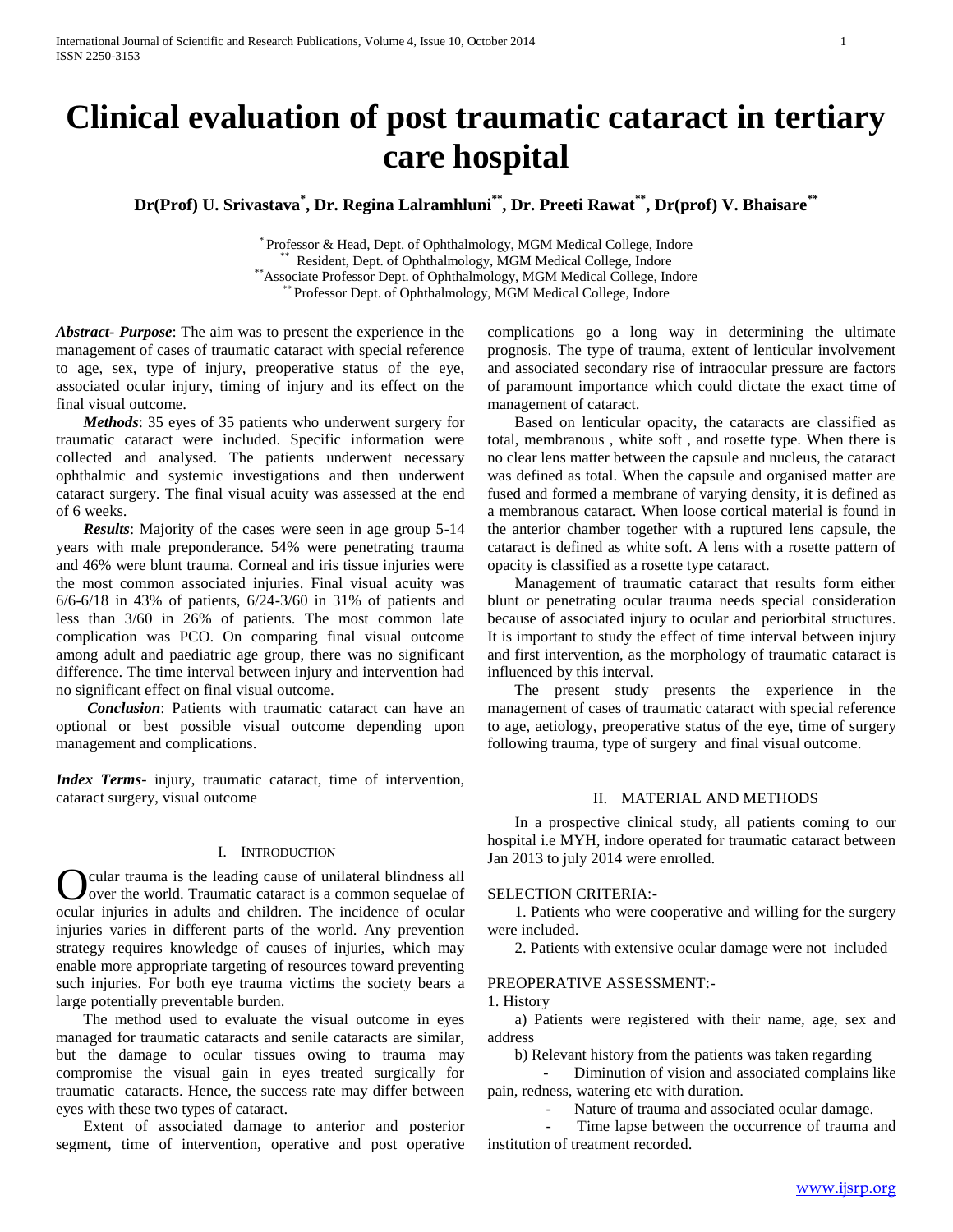International Journal of Scientific and Research Publications, Volume 4, Issue 10, October 2014 2 ISSN 2250-3153

#### 2. Examination

 a) A comprehensive general examination of all patients was done to rule out any systemic illness. b) ocular examination:

- Visual acuity (unadided and aided)
- Retinoscopy (where possible)

Detailed anterior segment examination under diffuse illumination and slit lamp microscopy.

- Tonometry by Schiotz tonometer.
- Syringing for patency of lacrimal apparatus.

Limbal ring x-ray in cases with IOFB for exact localization.

- USG-B Scan to rule out posterior segment pathology.
- Kerotometry to determine preoperative astigmatism

and A-scan to determine power of IOL to be implanted.

3. Surgical procedures undertaken prior to cataract surgery

 Corneal or scleral tear – tear repair done as soon as possible under LA or GA and cataract surgery postponed for at least 1 month. However, in some cases simultaneous cataract extraction was done and secondary implantation done at a later date.

4. Management of Traumatic cataract

 Depending on condition of lens and status of capsule and zonules

- Type of cataract surgery can be of :
	- Irrigation and aspiration
	- Anterior capsulectomy + irrigation and aspiration
	- Lens extraction and vitrectomy
	- Phacoemulsifcation
	- SICS
	- ICCE
	- ECCE<sub></sub>
	- ECCE + membranectomy

# 5. Follow up

 All patients were regularly followed up at first, second, fourth, sixth post operatively weeks. Parametres recorded were-

- Visual acuity (unaided and aided).
- Retinoscopy and best corrected visual acuity by subjective test.
- IOP with Schiotz tonometer.
- Detailed anterior segment evaluation with Slit lamp.
- Any complications like PCO, iris atrophy etc recorded. Grading of PCO done.
- Keratometry for post operative astigmatism.
- Posterior segment evaluation done by direct and indirect ophthalmoscope.

#### III. RESULTS

 In the current study majority of the cases were seen in 5-15 years with a male preponderance.

**Table 1: Age Distribution**

| Age       | оf<br>No.<br>patients | Percentage% |
|-----------|-----------------------|-------------|
| $0 - 15$  | 14                    | 40%         |
| $15 - 24$ | 11                    | 31%         |
| $25 - 34$ |                       | 9%          |
| 35-44     |                       | 14%         |
| >45       |                       | 6%          |

#### **Table 2: Sex Distribution**

| Sex    | <sub>of</sub><br>No.<br>patients | Percentage<br>$\frac{0}{0}$ |
|--------|----------------------------------|-----------------------------|
| Male   | 25                               | 71%                         |
| Female | $\Omega$                         | 29%                         |

 54% were penetrating trauma and 46% were blunt trauma. Wooden stick was the most common object causing trauma

# **Table 3: Type of injury**

| Type of injury | No.<br>of | Percentage    |
|----------------|-----------|---------------|
|                | patients  | $\frac{6}{9}$ |
| Penetrating    | 19        | 54%           |
| blunt          | 16        | 46%           |

#### **Table 4: Objects causing trauma**

| Objects causing | No.<br>оf | <b>Percentage</b> |
|-----------------|-----------|-------------------|
| trauma          | patients  | $\frac{0}{0}$     |
| Wooden stick    | 17        | 49%               |
| Hand and fist   | 3         | 8%                |
| Plastic         | 3         | 8%                |
| Metallic        | 6         | 18%               |
| Fire cracker    |           | 3%                |
| <b>RTA</b>      |           | 3%                |
| Acid            |           | 3%                |
| Brick and stone | 3         | 8%                |

## **Associated ocular injuries**:

 Associated ocular injuries go long way in determining the ultimate visual prognosis in cases of traumatic cataract.

 Corneal and iris injuries were the most common associated injury.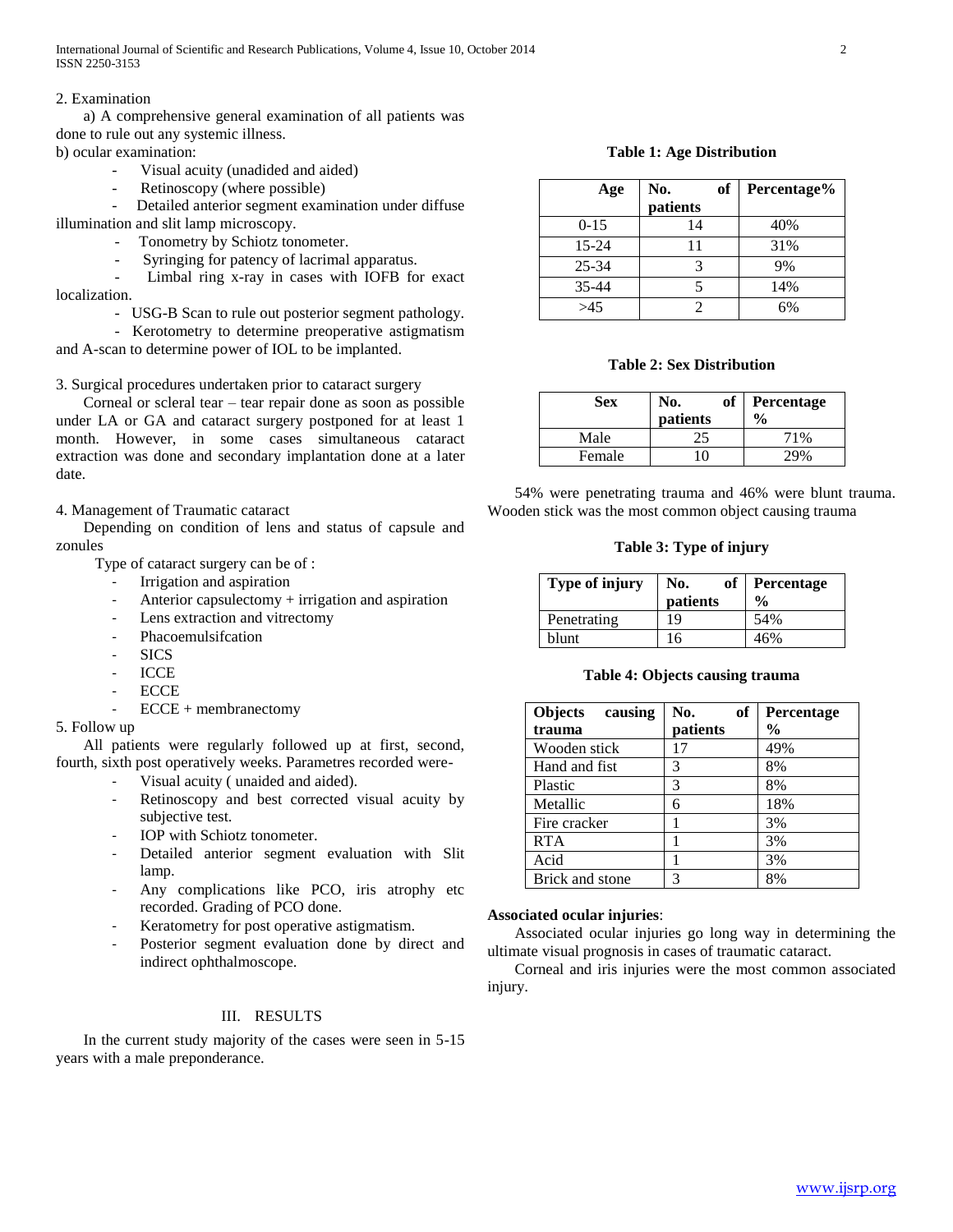# **Table 5: Associated Ocular Damage**

| <b>Associated Ocular Damage</b> | No. of patients | Percentage |
|---------------------------------|-----------------|------------|
| Corneal (corneoscleral) tear    | 19              | 54%        |
| Injury to iris                  | 10              | 28%        |
| Zonular disruption              | 02              | 06%        |
| Corneal opacity                 | 02              | 06%        |
| Old RD                          | 01              | 03%        |

# **Type of surgery:**

 Depending on the condition of the eye, the type of surgery done were SICS with PCIOL, SICS with PCIOL and lens extraction with anterior vitrectomy

# **Table 6: Type of Surgery**

| Type of Surgery                         | No. of Eyes | Percentage |  |
|-----------------------------------------|-------------|------------|--|
| <b>SICS</b> with PCIOL                  |             | 91%        |  |
| <b>SICS</b> with ACIOL                  |             | 3%         |  |
| Lens extraction with<br>Ant. vitrectomy |             | 6%         |  |

**Final visual outcome compared among adult and paediatric groups:**

On comparing final visual outcome among adult and paedtric group, there was no significant difference statistically with a p value of 0.658



# **Figure 1: Final visual outcome compared among adult and paedeatric group ( bar chart)**

# **Effect of time interval between injury and cataract surgery**

The time interval between injury and intervention had no significant effect on final visual outcome.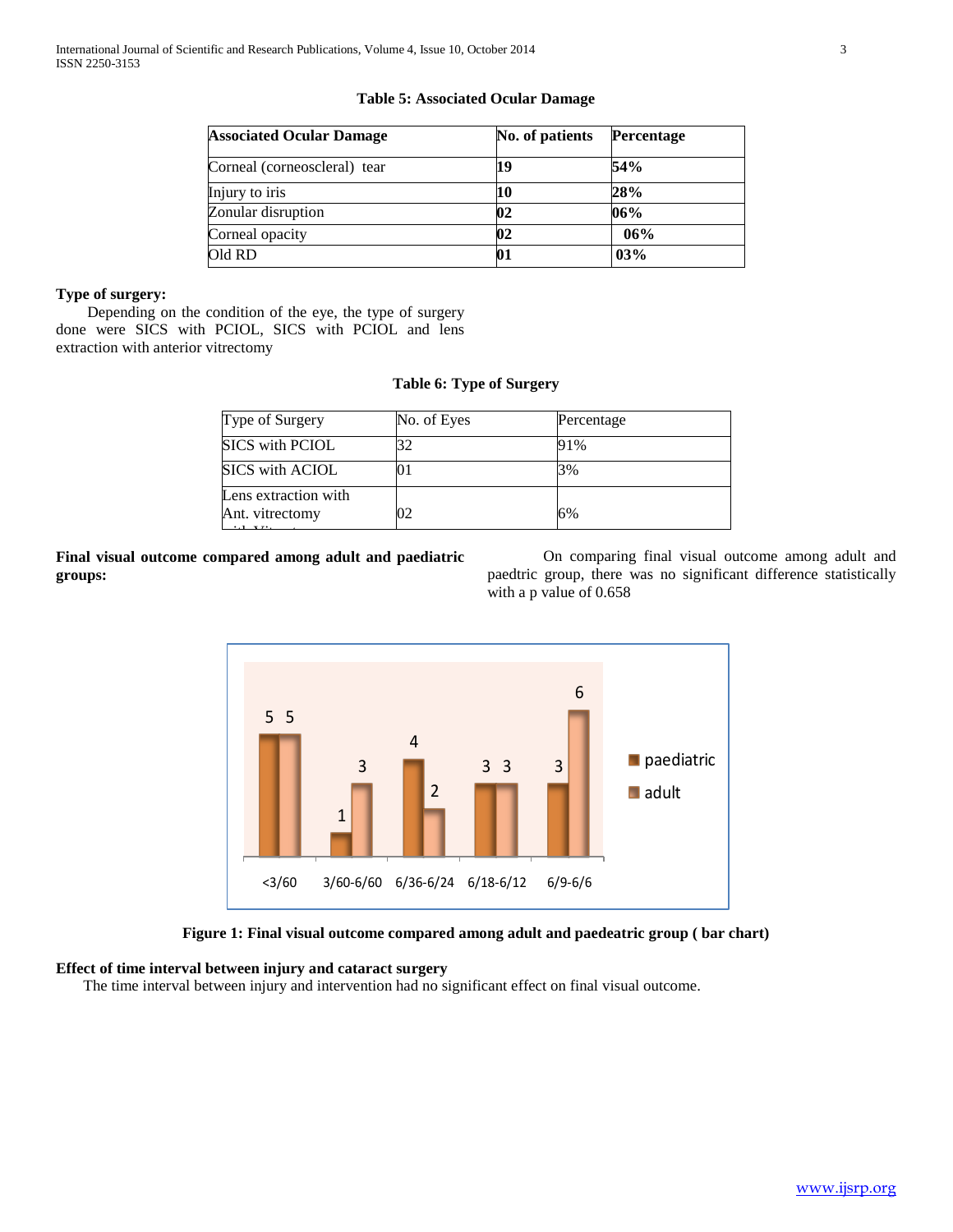

**Figure 2: Effect of time interval between injury and cataract surgery ( bar chart)**

## **Final visual outcome:**

The final visual outcome was 6/6-6/18 in 43% of patients, 6/24-3/60 in 31% of patients and less than 3/60 in 26% of patients



**Figure 3: final visual outcome ( bar chart)**

# **Comparision of visual outcome between penetrating and blunt injury**

In our study though the visual outcome was better in blunt injury, the difference was not statistically significant.



**Figure 4: comparison of visual outcome between penetrating and blunt injury.**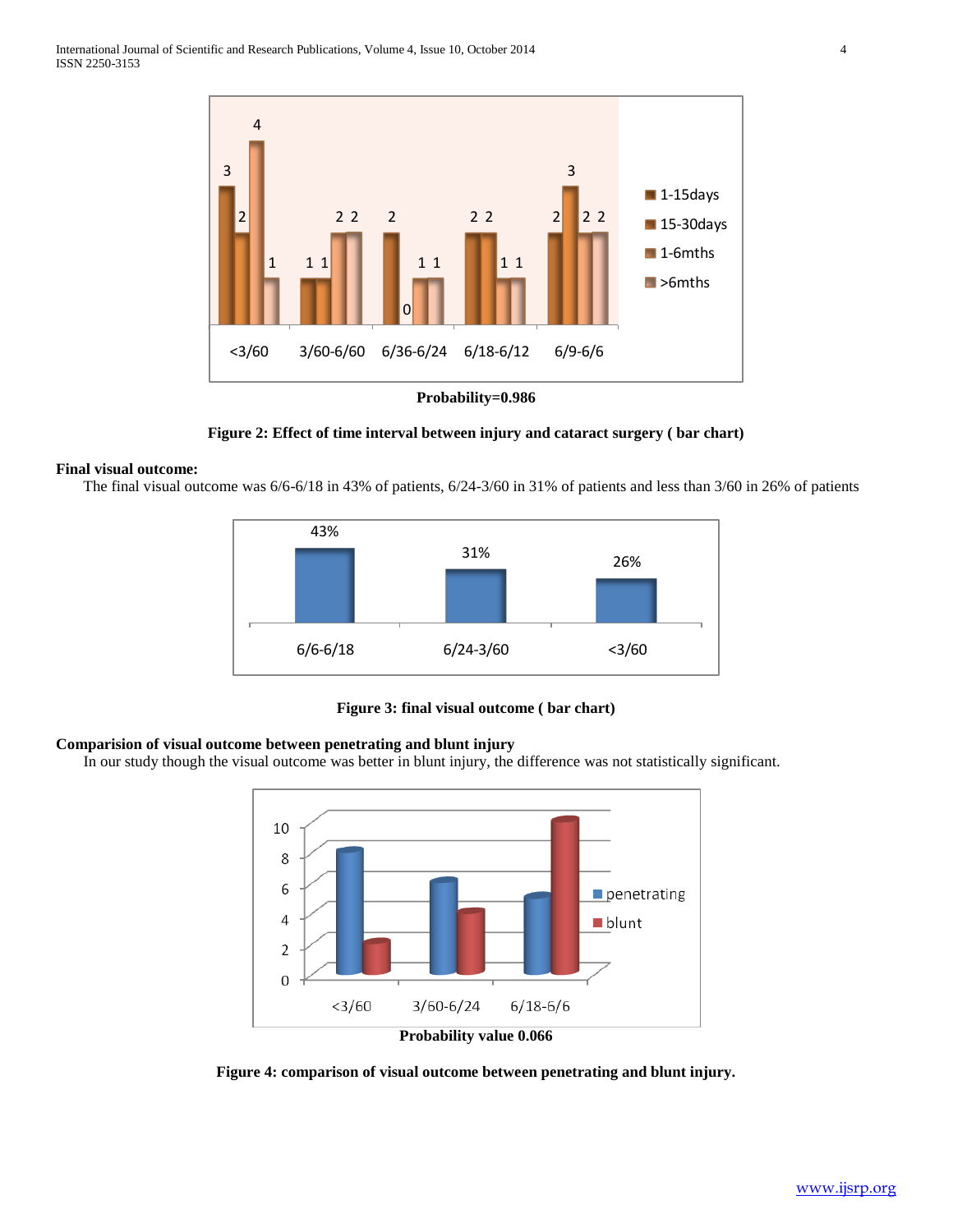## IV. DISCUSSIONS

- This study included 35 cases of traumatic cataract managed at MYH, Indore
- Male preponderance was found with a male to female ration of 1:2.5 . It is due to involvement of males in sports and outdoor activities.
- Zaman et al stated that majority(50-64%) of traumatic cataract patients ranged between 5-15 yrs which is consistent with the present finding i.e cases ranged between 1-15yrs
- On comparing our study with different studies regarding regarding the incidence of blunt and penetrating injury, our study is same with other three studies i.e penetrating injury has a higher incidence.



**Figure 5: Comparison of incidence of type of injury with other studies ( bar chart)**

 On comparing the effect of time interval between injury and intervention on the final visual outcome with different studies, our conclusion i.e timing of intervention has no effect on the visual outcome is same with most of the studies except for the study which was conducted by mehul and co-workers in which they found a significant effect on visual outcome.

# **Table 7: Comparison of effect of time of intervention with other studies.**

| Other                 | Effect<br>time<br>- of |
|-----------------------|------------------------|
| <b>Studies</b>        | interval<br>between    |
|                       | and<br>trauma          |
|                       | intervention<br>on     |
|                       | visual outcome         |
| Wos and Mirkiewicz    | No effect              |
| Sieradzka             |                        |
| Behbehani et al       | No effect              |
| Mehul<br>and<br>$CO-$ | Has                    |
| workers               | significant effect     |
| Present study         | No effect              |

- The major postoperative complication encountered on 1<sup>st</sup> postoperative day were ant. uveitis and C.odema which responded to medical therapy
- The commonest late postoperative complication was PCO
- Gain et al concluded that postoperative visual acuity depends on complications. The main cause of no

improvement in VA in the present finding was due to central corneal opacity and high astigmatism

 32 patients were fitted with PCIOL, and one with ACIOL and two patients were left aphakic.

#### V. CONCLUSION

In conclusion, in our study males were predominantly affected by traumatic cataract because of their nature of work and outdoor occupation. The age group of 5-25 years formed the core group of people to get traumatic cataract.

 Though, in our study most of the patient were fitted with PCIOL and one with ACIOL , newer surgical techniques like PCIOL with capsular tension ring and sclera fixation IOL and other newer technique can be done in complicated cases like zonular dehiscence and/or posterior capsular rupture. The final visual outcome showed good result however the final visual outcome depends upon the extent of associated ocular injuries. Effective Intervention and management are the key points in preventing monocular blindness due to traumatic cataract.

## **REFERENCES**

- [1] Gogate,Sahasrabudhe . Causes, epidemiology and long term outcome of traumatic cataract in children in rural area. 2012 Indian Journal of Ophthalmology
- [2] Visual outcome of traumatic cataract in paediatric age group. European Journal Of Ophthalmology 2012
- [3] Use of intraocular lens in children with traumatic cataract in South India. British Journal of Ophthalmology Aug 1998
- [4] IM Bhatia, A Panda, NN Sood, Management of Traumatic Cataract. Indian Journal Of Ophthalmology 1983
- [5] Namrata G Abdulkar, Mukherjee. Visual recovery after managing traumatic cataract. Indian Journal of Ophthalmology 2013 Feb